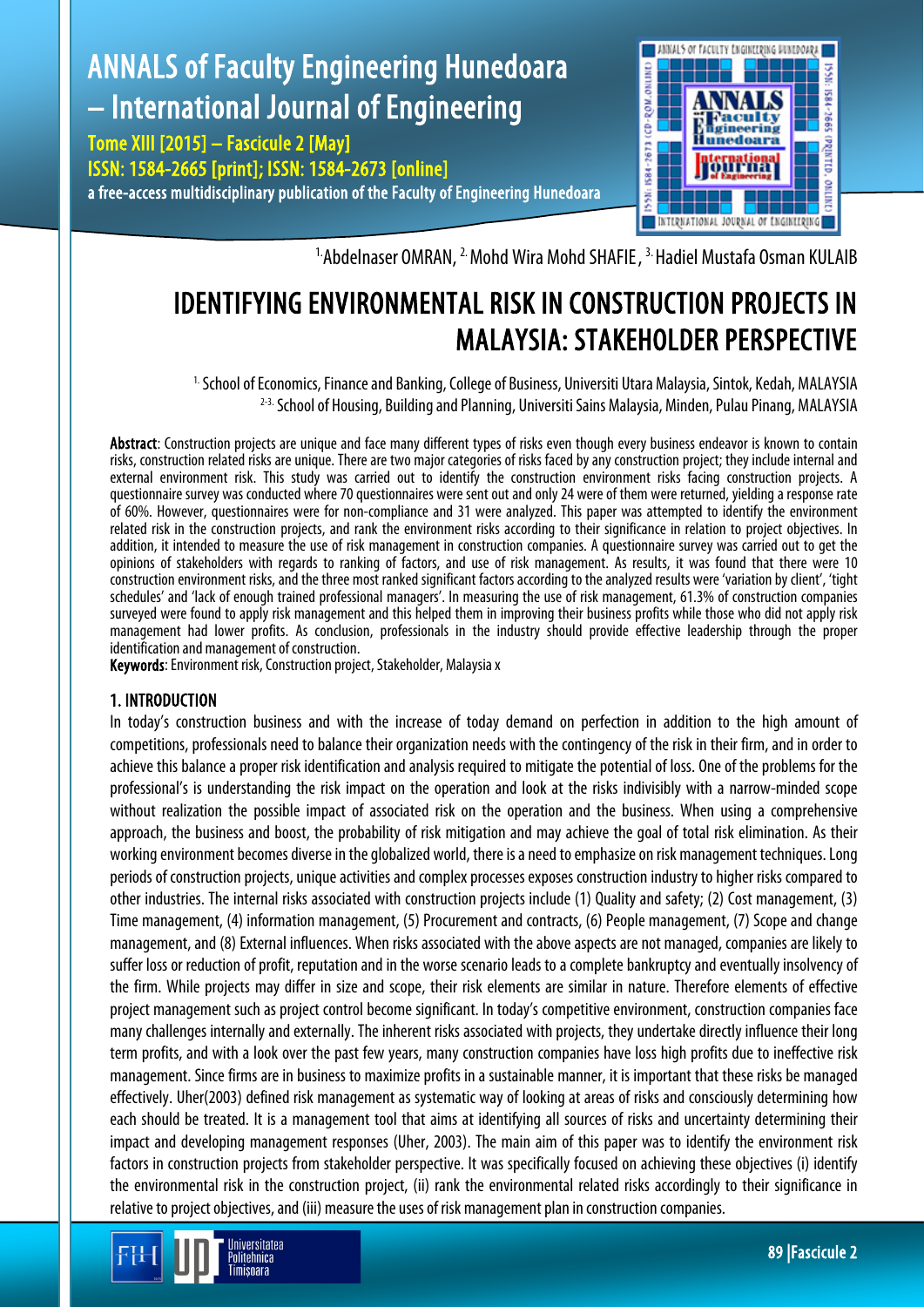### 2. LITERATURE REVIEW

Construction projects are subject to many risks due to the unique features of construction activities, such as long period, complicated processes, abominable environment, financial intensity and dynamic organization structures (Flanagan and Norman, 1993; Akintoye and MacLeod, 1997; Smith, 2003).Managing risks in construction projects has been recognised as a very important management process in order to achieve the project objectives in terms of time, cost, quality, safety and environmental sustainability (Zou et al., 2006). Previous research has mainly focused on examining the impacts of risks on one aspect of project strategies with respect to cost (Chen et al., 2000), time (Shen, 1997) and safety (Tam et al., 2004). Some researchers investigated risk management for construction projects in the context of a particular project phase, such as conceptual/feasibility phase (Uher and Toakley,1999), design phase (Chapman, 2001), construction phase (Abdou, 1996), rather than from the perspective of a project life cycle. Other detailed studies have been done in the field of risk management for construction projects, a significant outcome of which is the identification of many risks that may influence the construction project delivery. For instance, Chen et al. (2004) proposed 15 risks concerned with project cost and divided them into three groups: resources factors, management factors and parent factors. Through a case study on the West Rail Project of Hong Kong, Chen found that "price escalation of material" pertaining to resource factors, "inaccurate cost budget" and "supplier or subcontractors' default" pertaining to management factors, and "excessive interface on project management " pertaining to parent factors are the most significant risks in this particular project. Shen (1997) identified eight major risks accounting for project delay and ranked them based on a questionnaire survey with industry practitioners. Shen also proposed risk management actions to cope with these risks and validated their effectiveness through individual interview surveys. Tam et al. (2004) conducted a survey to examine the elements of poor construction safety management in China and as a result, identified the main factors affecting safety performance including "poor safety awareness of top management", "lack of training", "poor safety awareness of project managers", "reluctance to input resources to safety" and "reckless operation". In Malaysia, little research has probed risks from the perspectives of project stakeholders within the construction projects. Therefore, this paper was aimed to identify the construction environment risks facing construction projects in Malaysia.

### 3. RESEARCH METHOD

Semi-structure questionnaire was established from the previous where the researchers had adapted some items from studied carried out by (Chapman, 2001; Wang and Liu, 2004; Zou et al., 2006, 2007) which were used in this study.Seventy questionnaires were sent out. However, 39 questionnaires were returned and only 31 of the returned questionnaires were completed and analyzed. The study was conducted in Penang State in Malaysia. The targeted respondents were the professionals. The scope of this study was attempted to cover the risk management in construction industry; highlight different risks faces by construction projects, with focusing on environmental risk that effect projects from the life cycle of project and stakeholders aspects. Relative Importance Index (RII) was used as the indicator corresponding to each statement. The value of (RII) was ranged from 0.9 as highest degree of response to 0.4 as lowest degree of responses.

### 4. RESULTS ANALYSIS

### 4.1. Respondent Background

The analysis showed that most of the respondents who participated in this survey hold a position as a contractor (45.2%), followed by engineer (22.6%). The range of respondents working experience was varied from 1 year to more than 10 years in the construction industry and the majorities of the respondents had a working experience and involved in the construction industry more than 10 years with a 45% from the total sampling. Most of the participants were registered in CIDB with different Grade of Registration where the highest participants came from Grade 7 (54.8%) and the lowest came from registered Grade 3 and 4 with (3.2%).

4.2. Companies Implementation of Risk Management in their Projects

Table (2) shows the percentage of respondents' firms that implement risk management in their projects which was sixty one percent, while respondents firms that do not implement risk management in their projects was 39%.In addition, from the analysis, it was seen that the number of projects in years from the analysis is that the companies have an average of 6 projects for each company performed in a single year.

|  | Table 1. Respondents Background |
|--|---------------------------------|
|  |                                 |

| <b>Items</b>             | <b>Frequency</b>       | Percent            |  |  |
|--------------------------|------------------------|--------------------|--|--|
| <b>Position</b>          |                        |                    |  |  |
| Contractor               | 14                     | 45.2%              |  |  |
| Engineer                 |                        | 22.6%              |  |  |
| <b>Others</b>            | 4                      | 12.9%              |  |  |
| Architect                | 3                      | 9.7%               |  |  |
| Consultant               | 3                      | $\overline{9.7\%}$ |  |  |
|                          | <b>Work Experience</b> |                    |  |  |
| $1 - 3$ years            |                        | 6.5%               |  |  |
| $\overline{4}$ – 6 years |                        | 22.6%              |  |  |
| $7 - 10$ years           | 8                      | 25.8%              |  |  |
| Above 10 years           | 14                     | 45.2%              |  |  |
| <b>CIDB Grade</b>        |                        |                    |  |  |
| Grade 7                  | 17                     | 54.8%              |  |  |
| Grade 6                  |                        | 22.6%              |  |  |
| Grade 5                  | 5                      | 16.1%              |  |  |
| Grade 4                  |                        | 3.2%               |  |  |
| Grade 3                  |                        | 3.2%               |  |  |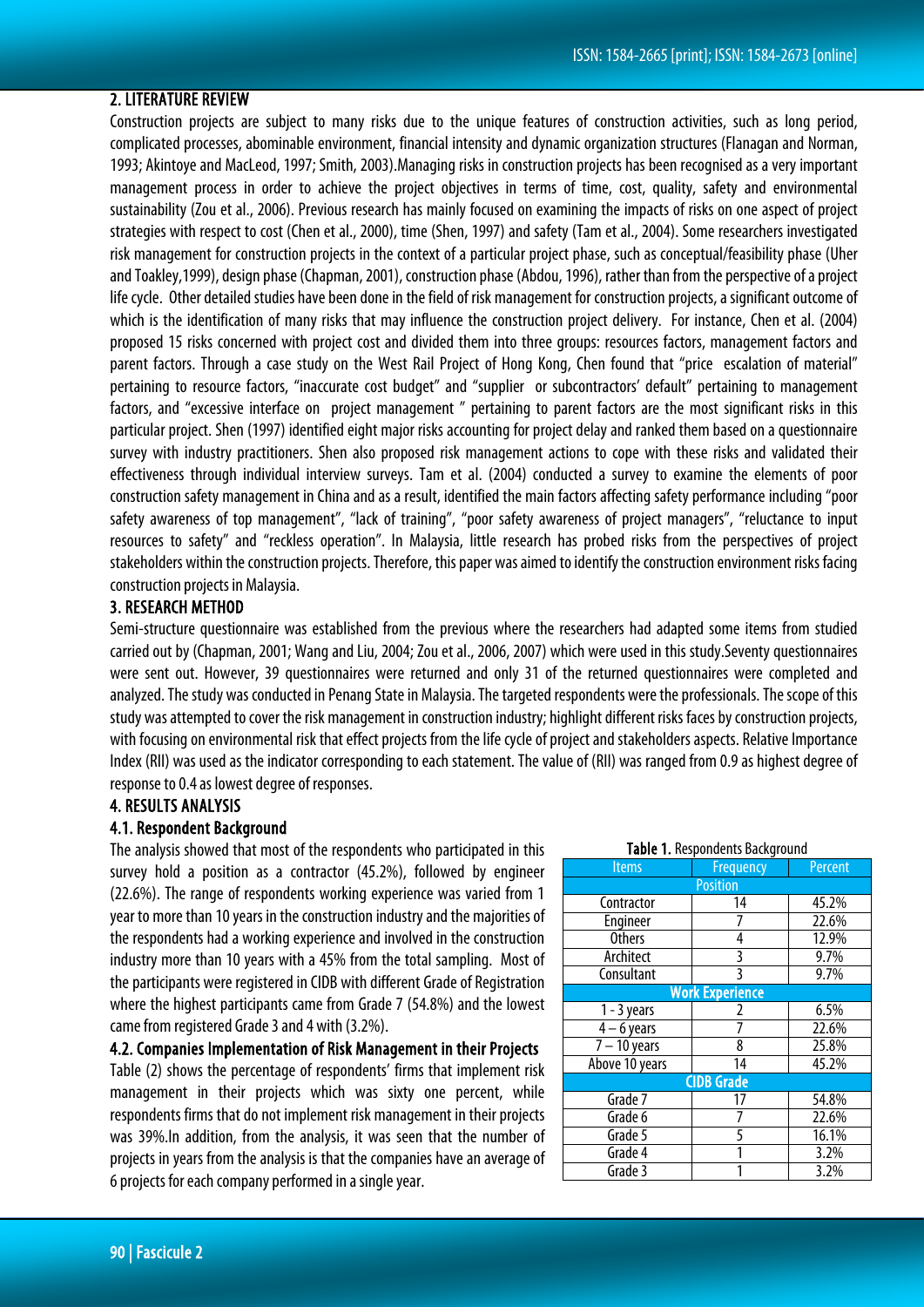|  | Table 2. Companies Implement Risk |  |  |
|--|-----------------------------------|--|--|
|--|-----------------------------------|--|--|

| <b>Management in Projects</b> |               |  |
|-------------------------------|---------------|--|
| <b>Items</b>                  | Frequency (%) |  |
| Yes                           | 19 (61.3%)    |  |
| No                            | 12 (38.7%)    |  |
| <b>Total</b>                  | 31 (100%)     |  |

#### Table 3. Relationship between implementing risk management and amount of risk occurrence in their projects

| and amount of risk occurrence in their projects              |                   |  |  |
|--------------------------------------------------------------|-------------------|--|--|
| <b>Factors</b>                                               | <b>Percentage</b> |  |  |
| <b>Companies Implement Risk Management in their Projects</b> | 61%               |  |  |
| Percentage of Risk Faced in projects                         | 22%               |  |  |
| Companies do not Implement Risk Management in their projects | 39%               |  |  |
| Percentage of Risk Faced in Projects                         | 41%               |  |  |

## 4.3. Problems in projects due to uncalculated risks

Participants were asked to specify the problems which usually faced in projects due to uncalculated risks. However, analyzed data did show that companies that have and implement risk management face 22% risks in their projects, while companies that do not implement risk management faces up to 41% risks in their projects in one year as shows in Table (3).

۰

### 4.4. Risk Identifications

The questionnaire identified ten environmental risks that are facing the construction projects in general. However, based on the respondents' feedback and after analyzing the occurrences of these environmental risk factors using the Relative Importance Index (RII), "variations by the client" with (RII = 0.871) was ranked as the most significant environment risk followed by "tight project schedule" with (RII = 0.858) and unavailability of sufficient professional and managers (RII = 0.806) was ranked in the third place. The 10 Construction Environment Risk Factors ranked in descending order in Table (4).

| <b>Risk Factors</b>                                                              | <b>RII</b> | Rank |
|----------------------------------------------------------------------------------|------------|------|
| Variation by the client (VC)                                                     | 0.871      |      |
| Tight project schedule (TPS)                                                     | 0.858      |      |
| Unavailability of sufficient professionals and managers (UPM)                    | 0.806      |      |
| Variation of construction programmes (VCP)                                       | 0.800      |      |
| High performance or quality expectations (HPQE)                                  | 0.794      |      |
| Inadequate program scheduling (IPS)                                              | 0.639      |      |
| Low management competency of subcontractors (LMCS)                               | 0.587      |      |
| Excessive approval procedures in administrative government departments (EAP)     |            |      |
| Inadequate or insufficient site information (Soil test and survey reports) (ISI) |            | q    |
| Serious noise pollution caused by construction (SNP)                             | 0.419      | 10   |

Table 4. Ranking of environment construction risk identification factor

### 4.5. Discussion of the survey results

The discussion was divided into three parts; each part discussing one of the objectives that this paper had investigated. With regards to the first objective which was to identify the environment related construction risk, these 10 environment construction risks were identified through and in-depth literature review. They are included (1) Tight project schedule, (2) Variation of construction programmes. (3) Unavailability of sufficient professionals and managers, (4) Excessive approval procedures in administrative government departments, (5) Variation by the client, (6) Inadequate or insufficient site information (soil test and survey reports), (7) Low management competency of subcontractors, (8) High performance or quality expectations, (9) Inadequate program scheduling, and (10) Serious noise pollution caused by construction.

Ranking of the environment risk factors facing construction projects was done based on the analysis of the responses and feedback from respondent to the research questionnaires; using the Relative Importance Index (RII) which shows the significance of each risk based on its ranking by respondents from the different firms, as below:

- 1. Variation by the client (RII  $= 0.871$ ).
- 2. Tight project schedule (RII  $= 0.858$ ).
- 3. Unavailability of sufficient professionals and managers (RII  $= 0.806$ ).
- 4. Variation of construction programmes ( $RII = 0.800$ ).
- 5. High performance or quality expectations (RII  $= 0.794$ ).
- 6. Inadequate program scheduling (RII  $= 0.639$ ).
- 7. Low management competency of subcontractors (RII  $= 0.587$ ).
- 8. Excessive approval procedures in administrative government departments (RII =  $0.542$ ).
- 9. Inadequate or insufficient site information (soil test and survey reports) (RII  $= 0.484$ ).
- 10. Serious noise pollution caused by construction (RII  $= 0.419$ ).

The results of the present study corroborates the results and ranking done by Zou et al. (2007) who also identified 10 construction environment risks which they ranked according to their importance. While the present research and theirs coincided in 4 out of the five most significant factors, they differed with regards to one factor; the present study had high quality expectation as its fifth most significant factor while Zou et al. (2007) had excessive approval procedure by government administrative departments as its